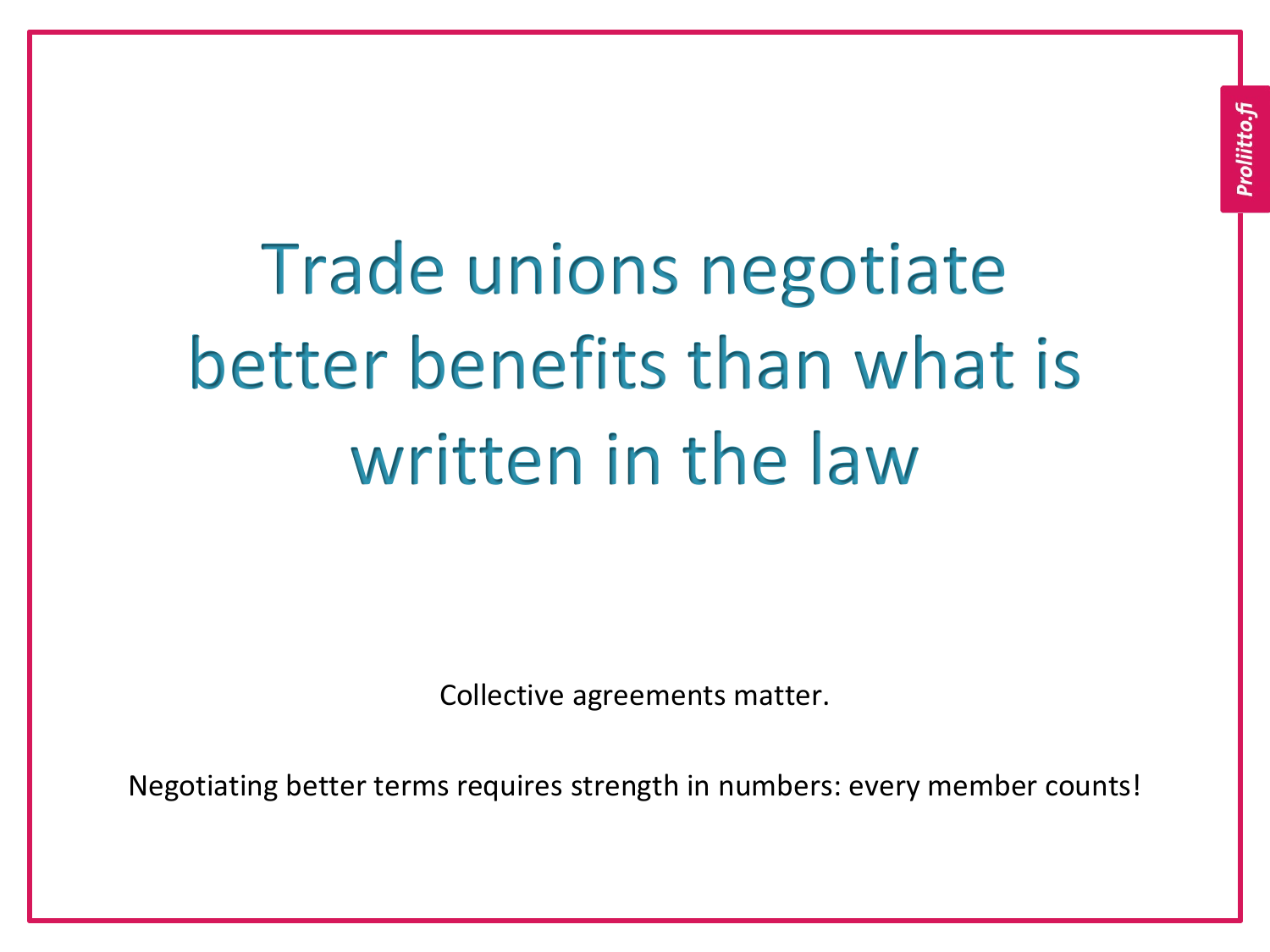|                                                 | <b>Collective agreements</b>                                                                      | Law                                                                  |
|-------------------------------------------------|---------------------------------------------------------------------------------------------------|----------------------------------------------------------------------|
| <b>Salaries</b>                                 | Fair system, negotiated sector-specificly                                                         | No minimum wage, employer<br>$\bm{\times}$<br>determines             |
| <b>Working time</b>                             | Shift and working condition <b>bonuses</b> ,<br>days off in exchange for shorter working<br>hours | <b>★</b> No leave or compensation                                    |
| <b>Overtime</b>                                 | Up to $200\%$ raise                                                                               | 50-100 % raise                                                       |
| <b>Short temporary leave</b>                    | In the event of sudden illness of a child.<br>Paid.                                               | Limited by age and duration among<br>other things. Unpaid.           |
| Sick pay                                        | <b>Paid</b> for even up to three months                                                           | Up to 9 days<br>$\mathbf{x}$                                         |
| <b>Maternity leave pay</b>                      | <b>Paid for three months</b>                                                                      | Not paid<br>×.                                                       |
| <b>Paternity leave pay</b>                      | <b>Paid salary depending on agreement</b>                                                         | <b>x</b> Not paid                                                    |
| <b>Travel compensation</b>                      | <b>Paid</b>                                                                                       | <b>*</b> Not paid                                                    |
| <b>Holiday bonus</b>                            | <b>Paid</b> 50 % of holiday pay                                                                   | <b>*</b> Not paid                                                    |
| <b>Compensation for work as a</b><br>substitute | <b>Paid 10-35 % salary increment</b>                                                              | No compensation                                                      |
| <b>Business trip during free time</b>           | Usually compensated                                                                               | No compensation<br>X.                                                |
| <b>Mid-week holidays</b>                        | Day(s) off and compensation agreed                                                                | No compensation or leave                                             |
| <b>Standby time</b>                             | All forms of standby time compensated<br>depending on the agreement                               | Only minimum compensation for<br>standby time in employee's own home |
| Notice period for temporary<br>layoffs          | Even up to two months                                                                             | 14 days                                                              |